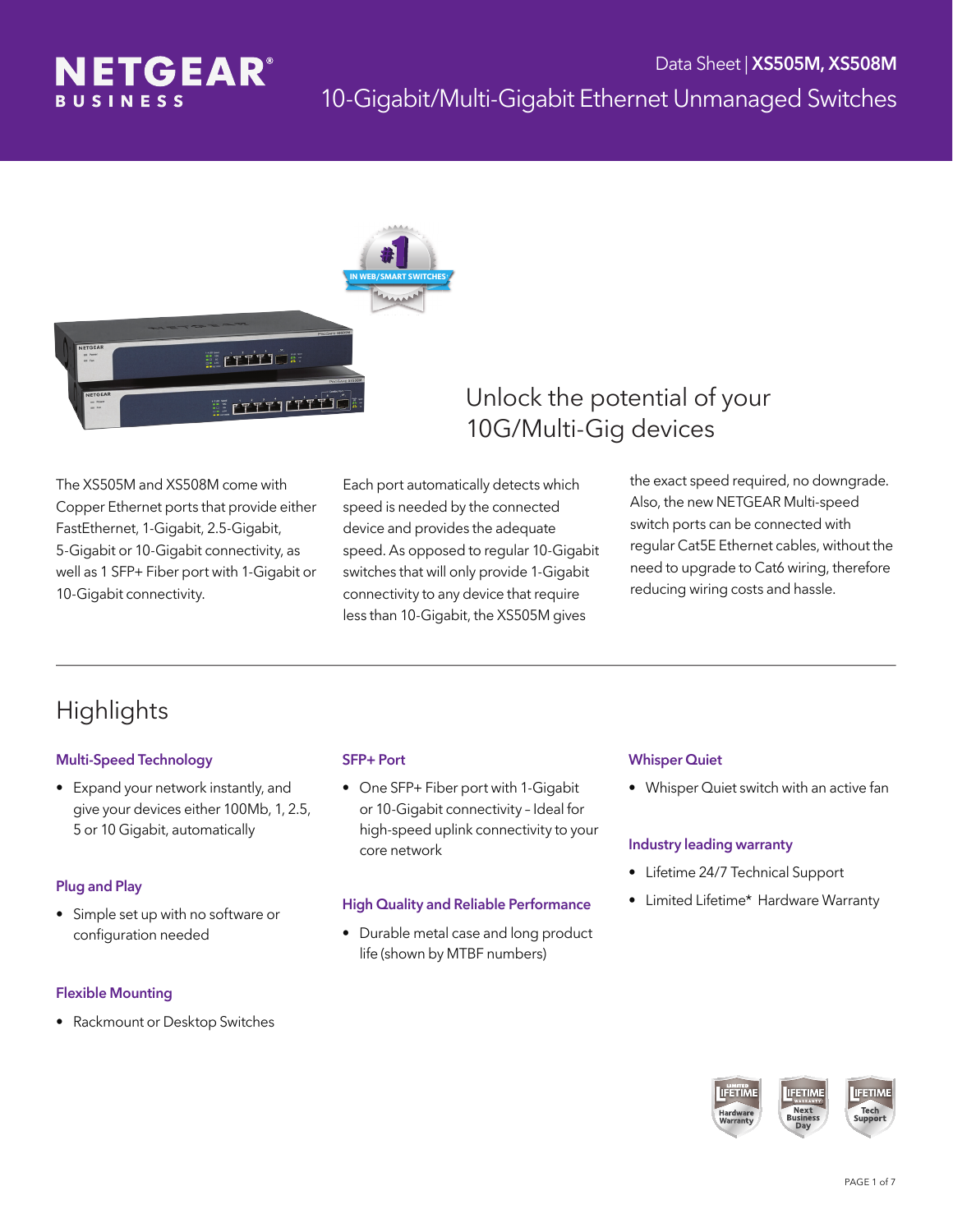

## Hardware at a Glance

| Model<br><b>Name</b> | Form-Factor           | 10-Gig/Multi-Gig<br>Copper Ports | Internal<br>Power Supply | 10G SFP+ Ports                           | <b>LED<sub>s</sub></b>                      | <b>Case Material</b> | Fans          |
|----------------------|-----------------------|----------------------------------|--------------------------|------------------------------------------|---------------------------------------------|----------------------|---------------|
| <b>XS505M</b>        | Rackmount/<br>Desktop | 4                                | Yes                      |                                          | Power, Fan, Port<br>Link/Speed/<br>Activity | Metal                | Active<br>Fan |
| <b>XS508M</b>        | Rackmount/<br>Desktop | 7 <sup>1</sup>                   | Yes                      | 1 x 10G/1G SFP+<br>and Copper<br>(combo) | Power, Fan, Port<br>Link/Speed/<br>Activity | Metal                | Active<br>Fan |



### XS505M

- • 4 x 10-Gig/Multi-Gig Copper Ports
- 1 x SFP+ Ports
- 19-inch Rackmountable



### XS505M-Back

- Internal PSU
- NETGEAR

### XS508M

 $\begin{array}{c}\n\text{Im} \quad \text{Power} \\
\text{Im} \quad \text{Fan}\n\end{array}$ 

- 7<sup>1</sup> x 10-Gig/Multi-Gig Copper Ports
- 1 x 10G/1G SFP+ and Copper (combo)
- 19-inch Rackmountable



### XS508M-Back

• Internal PSU

## Performance at a Glance

| Model<br><b>Name</b> | Fabric                   | Packet<br>buffer | Latency<br>(Max Connection)<br>Speed)              | <b>VLANS</b> | <b>MAC</b><br><b>Address</b><br><b>Table</b> | Priority<br>Queues | <b>Multicast</b><br><b>IGMP</b><br>Group | Packet<br><b>Forwarding Rate</b><br>$(64 \text{ byte})$                          | Jumbo<br><b>Frames</b><br>(bytes) |
|----------------------|--------------------------|------------------|----------------------------------------------------|--------------|----------------------------------------------|--------------------|------------------------------------------|----------------------------------------------------------------------------------|-----------------------------------|
| <b>XS505M</b>        | 100<br>Gbps<br>line-rate | <b>128KB</b>     | 10Gbps: 4.845us<br>1000Mbps: <4us<br>100Mbps: <6us | N/A          | 2K Entries<br>(dynamic)                      | 8 (WRR)            | N/A                                      | 10Gbps:<br>14,880,952fps<br>5Gbps:<br>7,440,476fps                               | up to 9K                          |
| <b>XS508M</b>        | 160<br>Gbps<br>line-rate | <b>128KB</b>     | 10Gbps: 4.913us<br>1000Mbps: <4us<br>100Mbps: <6us | N/A          | 2K Entries<br>(dynamic)                      | 8 (WRR)            | N/A                                      | 2500Mbps:<br>3,720,238fps<br>1000Mbps:<br>1,488,095fps<br>100Mbps:<br>148,810fps | up to 9K                          |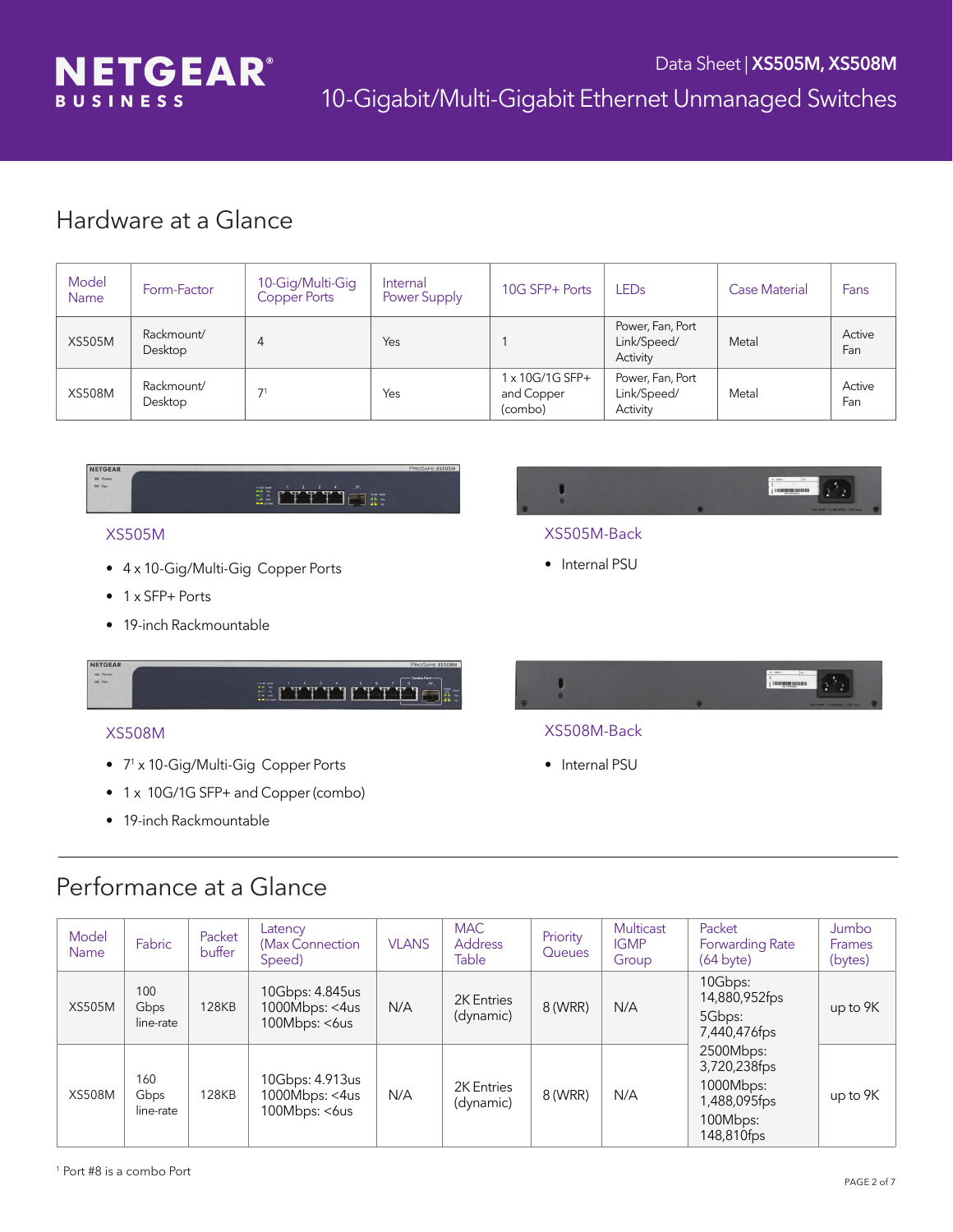

# Example Application



# Cables and Speed

The following table describes the network cables that you can use for the switch connections and the speeds that these cables can support, up to 100 meters (328 feet).

| <b>SPEED</b>             | <b>CABLE TYPE</b>                    |
|--------------------------|--------------------------------------|
| 100Mbps                  | Category 5 (Cat 5) or higher rated   |
| 1Gbps, 2.5Gbps, or 5Gbps | Category 5e (Cat 5e) or higher rated |
| 10Gbps                   | Category 6A (Cat 6A) or higher rated |

Note: For speeds of 10 Gbps, if the cable length is shorter than 45 meters (148 feet), you can use a Cat 5e cable.

# Why the NETGEAR 10-Gig/Multi-Gig Switches are ideal for SMB

- 1. Plug-and-play, automatic connectivity to your router or modem of 4 additional wired connections. No need for an IT expert!
- 2. Expand your network instantly, and give your devices either 100Mb, 1, 2.5, 5 or 10-Gigabit, automatically.
- 3. Small and silent desktop or rackmount form factor for quiet operation Adapts to your needs and configuration in any environment.
- 4. Limited lifetime\* warranty, Next Business Day replacement and 24/7 chat with a NETGEAR expert.
- 5. Energy efficient switches that automatically adjust power consumption according to the link status and cable length.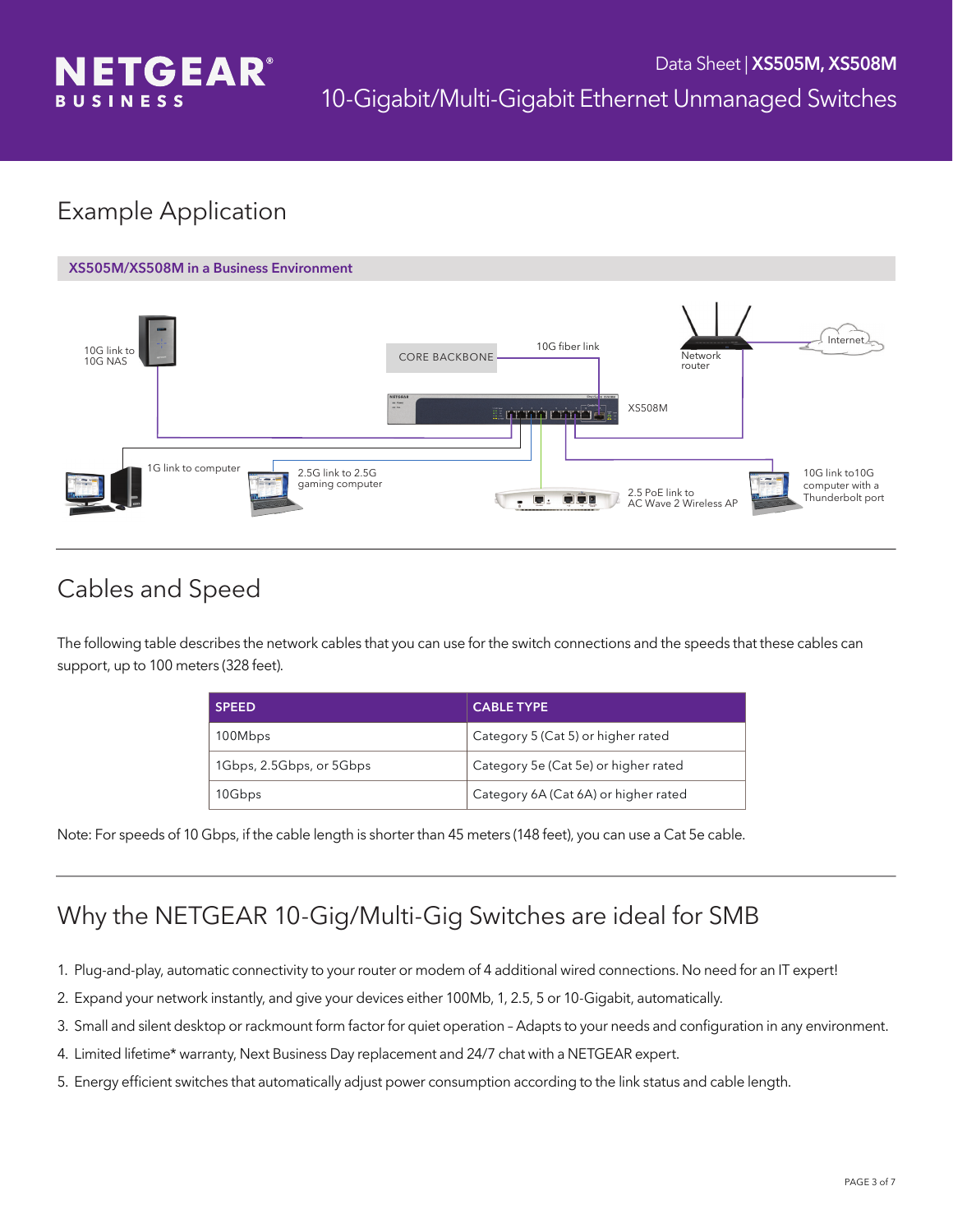

# Technical Specifications

|                                                                                                                                                                                                              | <b>XS505M</b>                                                                                                                                                                                                                                                | <b>XS508M</b>                         |  |  |
|--------------------------------------------------------------------------------------------------------------------------------------------------------------------------------------------------------------|--------------------------------------------------------------------------------------------------------------------------------------------------------------------------------------------------------------------------------------------------------------|---------------------------------------|--|--|
| 100M/1G/2.5G/5G/10G RJ-45 copper ports                                                                                                                                                                       | 4                                                                                                                                                                                                                                                            | $\overline{7}$                        |  |  |
| 10G SFP+ ports                                                                                                                                                                                               | 1                                                                                                                                                                                                                                                            | 1 x 10G/1G SFP+ and Copper<br>(combo) |  |  |
| Form Factor                                                                                                                                                                                                  | Desktop/Rackmount                                                                                                                                                                                                                                            | Desktop/Rackmount                     |  |  |
| <b>Performance Specification</b>                                                                                                                                                                             |                                                                                                                                                                                                                                                              |                                       |  |  |
| Packet buffer memory<br>(Dynamically shared across only used ports)                                                                                                                                          | <b>128KB</b>                                                                                                                                                                                                                                                 |                                       |  |  |
| Forwarding modes                                                                                                                                                                                             | Store-and-forward                                                                                                                                                                                                                                            |                                       |  |  |
| Bandwidth                                                                                                                                                                                                    | 100Gbps                                                                                                                                                                                                                                                      | 160Gbps                               |  |  |
| MAC Address database size<br>(48-bit MAC addresses)                                                                                                                                                          |                                                                                                                                                                                                                                                              | 2K                                    |  |  |
| Packet forwarding rate<br>(64 byte packet size) (Mpps)                                                                                                                                                       | 10Gbps: 14,880,952fps<br>5Gbps: 7,440,476fps<br>2500Mbps: 3,720,238fps<br>1000Mbps: 1,488,095fps<br>100Mbps: 148,810fps                                                                                                                                      |                                       |  |  |
| Jumbo frame support                                                                                                                                                                                          | Up to 9K packet size                                                                                                                                                                                                                                         |                                       |  |  |
| Acoustic noise level @ 25°C (dBA) (ANSI-S10.12)                                                                                                                                                              | 22.5                                                                                                                                                                                                                                                         |                                       |  |  |
| Mean Time Between Failures (MTBF) @ 25°C                                                                                                                                                                     | 1093237 hours                                                                                                                                                                                                                                                | 1145157 hours                         |  |  |
| <b>Power/Energy Efficiency)</b>                                                                                                                                                                              |                                                                                                                                                                                                                                                              |                                       |  |  |
| 802.1p-based QoS/CoS Supported                                                                                                                                                                               | Yes                                                                                                                                                                                                                                                          |                                       |  |  |
| Auto Power Down                                                                                                                                                                                              |                                                                                                                                                                                                                                                              | Yes                                   |  |  |
| Short Cable Detection/Power Saving                                                                                                                                                                           | Yes                                                                                                                                                                                                                                                          |                                       |  |  |
| <b>Quality of Service (QoS)</b>                                                                                                                                                                              |                                                                                                                                                                                                                                                              |                                       |  |  |
| IEEE 802.3az (Energy Efficient Ethernet)                                                                                                                                                                     | Yes                                                                                                                                                                                                                                                          |                                       |  |  |
| Honors DSCP (DiffServ) Tags                                                                                                                                                                                  | Yes                                                                                                                                                                                                                                                          |                                       |  |  |
| Weighted Round Robin (WRR)                                                                                                                                                                                   | Yes                                                                                                                                                                                                                                                          |                                       |  |  |
| <b>Priority Queues</b>                                                                                                                                                                                       | 8                                                                                                                                                                                                                                                            |                                       |  |  |
| <b>IEEE Network Protocols</b>                                                                                                                                                                                |                                                                                                                                                                                                                                                              |                                       |  |  |
| • IEEE 802.3 Ethernet<br>• IEEE 802.3u 100BASE-TX<br>• IEEE 802.3ab 1000BASE-T<br>• IEEE 802.3x Full-Duplex Flow Control<br>• IEEE 802.1p Class of Service<br>• IEEE 802.3az Energy Efficient Ethernet (EEE) | • IEEE 802.3an 10GBASE-T<br>• IEEE 802.3bz 5Gbps and 2.5Gbps Ethernet Over Copper Twisted Pair Cable<br>• IEEE 802.3ae 10-Gigabit Ethernet Over Fiber<br>• IEEE 802.3aq 10-Gigabit over Fiber (10GBASE-LRM)<br>• IEEE 802.3z Gigabit Ethernet 1000BASE-SX/LX |                                       |  |  |
| <b>LEDs</b>                                                                                                                                                                                                  |                                                                                                                                                                                                                                                              |                                       |  |  |
| Per port                                                                                                                                                                                                     | Speed, Link, Activity                                                                                                                                                                                                                                        |                                       |  |  |
| Per device                                                                                                                                                                                                   | Power and Fan                                                                                                                                                                                                                                                |                                       |  |  |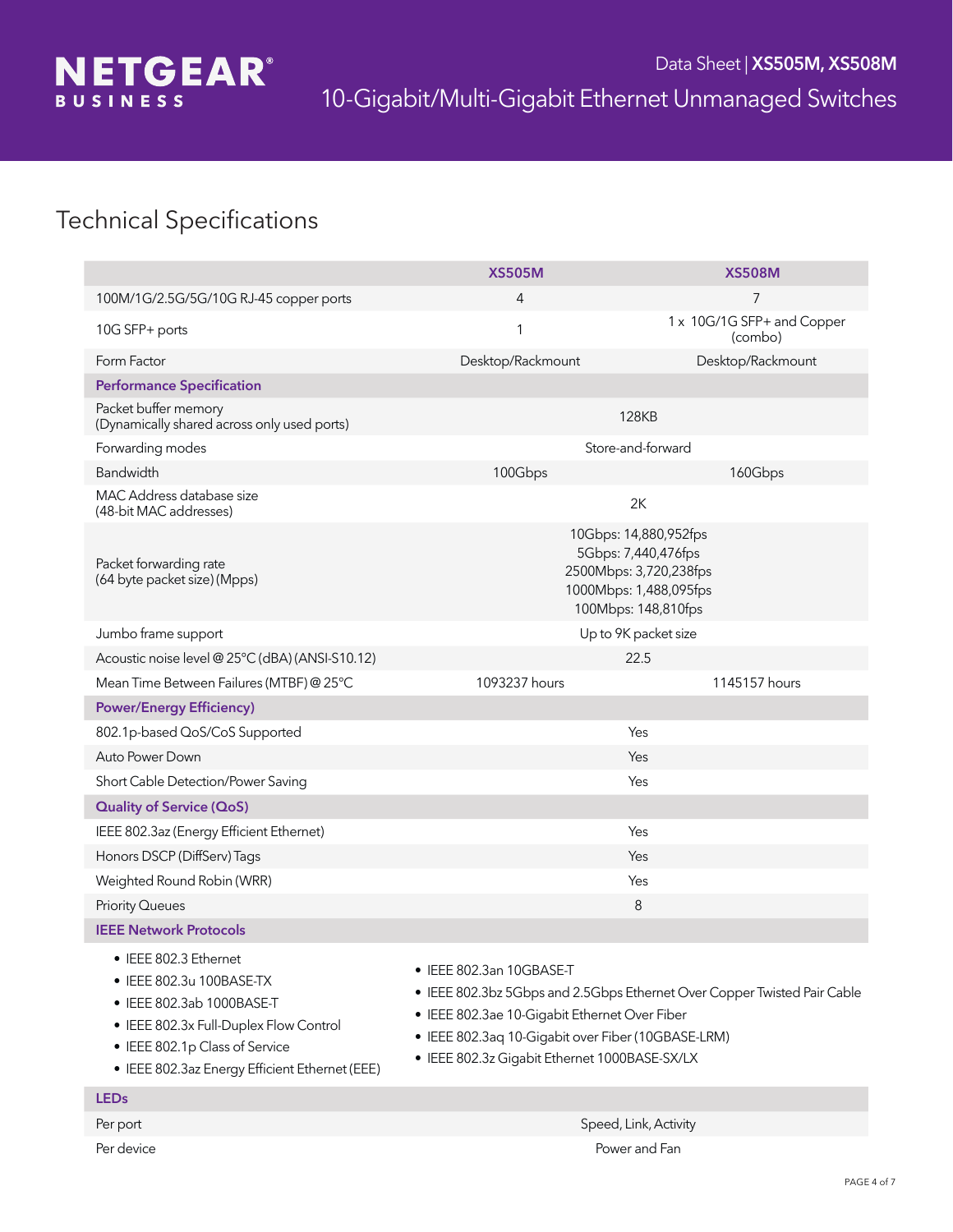

| <b>Physical Specifications</b>                                       | <b>XS505M</b>                                                                                                                                                                                                                                                                                            | <b>XS508M</b>                                                                                      |  |  |
|----------------------------------------------------------------------|----------------------------------------------------------------------------------------------------------------------------------------------------------------------------------------------------------------------------------------------------------------------------------------------------------|----------------------------------------------------------------------------------------------------|--|--|
| Dimensions ( $W \times D \times H$ )                                 | $328 \times 169 \times 43.2$ mm<br>$(12.91 \times 6.65 \times 1.7 \text{ in})$                                                                                                                                                                                                                           |                                                                                                    |  |  |
| Weight                                                               | 1.38kg                                                                                                                                                                                                                                                                                                   | 1.49kg                                                                                             |  |  |
| <b>Power Consumption</b>                                             |                                                                                                                                                                                                                                                                                                          |                                                                                                    |  |  |
| Power Supply                                                         | Fixed internal PSU, 100-240VAC,<br>50-60Hz, 1A max<br>Power cord localized to country of<br>sale                                                                                                                                                                                                         | Fixed internal PSU, 100-240VAC,<br>50-60Hz, 1.5A max<br>Power cord localized to country of<br>sale |  |  |
| Max power (worst case, all ports used, line-rate<br>traffic) (Watts) | 22.5W                                                                                                                                                                                                                                                                                                    | 39W                                                                                                |  |  |
| Min power (link-down standby) (Watts)                                | 12.25                                                                                                                                                                                                                                                                                                    | 21.31                                                                                              |  |  |
| Heat Dissipation (max and min) (BTU/hr)                              | 85.3/46.4                                                                                                                                                                                                                                                                                                | 147.86/80.8                                                                                        |  |  |
| Fan(s)                                                               | x1                                                                                                                                                                                                                                                                                                       | x1                                                                                                 |  |  |
| <b>Environmental Specifications</b>                                  |                                                                                                                                                                                                                                                                                                          |                                                                                                    |  |  |
| Operating                                                            |                                                                                                                                                                                                                                                                                                          |                                                                                                    |  |  |
| <b>Operating Temperature</b>                                         | 0° to 50°C (32° to 122°F)                                                                                                                                                                                                                                                                                |                                                                                                    |  |  |
| Humidity (relative)                                                  | 95% maximum relative humidity (RH), non-condensing                                                                                                                                                                                                                                                       |                                                                                                    |  |  |
| Altitude                                                             | 10,000 ft (3,000 m) maximum                                                                                                                                                                                                                                                                              |                                                                                                    |  |  |
| Storage                                                              |                                                                                                                                                                                                                                                                                                          |                                                                                                    |  |  |
| Storage Temperature                                                  | $-20^{\circ}$ to 70 $^{\circ}$ C (-4 $^{\circ}$ to 158 $^{\circ}$ F)                                                                                                                                                                                                                                     |                                                                                                    |  |  |
| Humidity (relative)                                                  | 95% maximum relative humidity (RH), non-condensing                                                                                                                                                                                                                                                       |                                                                                                    |  |  |
| Altitude                                                             | 10,000 ft (3,000 m) maximum                                                                                                                                                                                                                                                                              |                                                                                                    |  |  |
| <b>Electromagnetic Emissions and Immunity</b>                        |                                                                                                                                                                                                                                                                                                          |                                                                                                    |  |  |
| Certifications                                                       | 47 CFR FCC Part 15, SubpartB, Class B<br>ICES-003:2016 Issue 6, Class B<br>ANSI C63.4:2014<br>EN 55032:2012+AC2013, Class B<br>EN 55024:2010<br>EN 61000-3-2:2014, Class B<br>EN 6100-3-3:2013<br>AS/NZS CISPR 32:2015, Class B<br>VCCI V-3/2015.04, Class B<br>V-4/2012.4<br>Korea KC mark<br>CNS 13438 |                                                                                                    |  |  |
| Electromagnetic Compliance                                           | USA / IC: FCC 15B (Class B) + ICES -003<br>CE/AUS/NZ: EN55032/24 + CISPR 32<br>Japan: VCCI<br>AUS/NZ: BSMI (CNS 13438)<br>Taiwan: sDoC<br>Korea: KCC                                                                                                                                                     |                                                                                                    |  |  |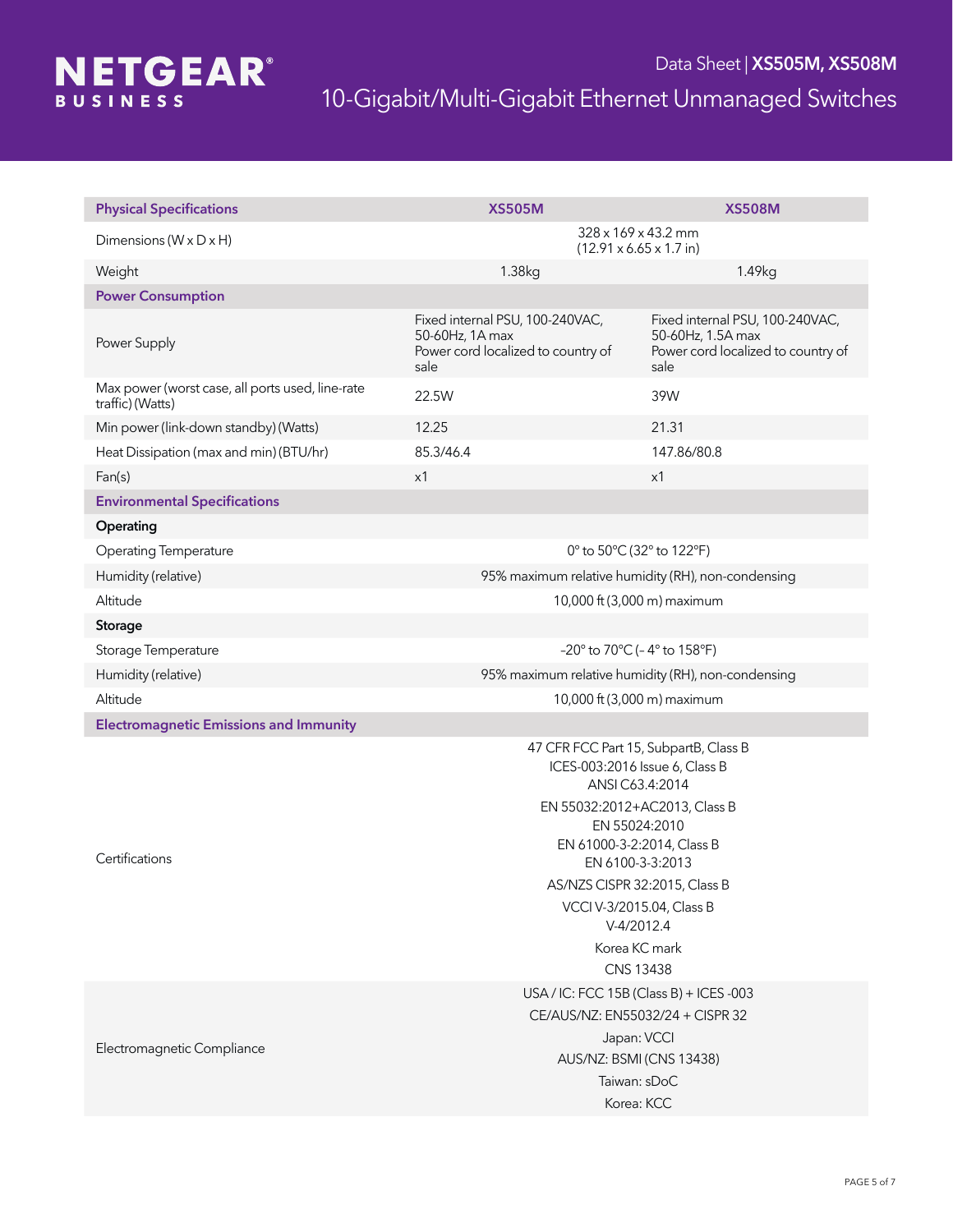

| <b>Safety Certifications</b> |  |  |
|------------------------------|--|--|
|                              |  |  |

**Certifications** 

Warranty and Support

CE: CB 60950-1, LVD 60950-1 AUS/NZ: AS/NZS 60950-1 USA: UL 60950-1, SNE VA Taiwan: BSMI (CNS 14336-1)

Limited Lifetime\* Warranty

Lifetime 24x7 Online Technical Support\*

Lifetime Next-Business-Day (NBD) Replacement

Category 1: PMB0311 (1 yr.) PMB0331 (3 yrs.) PMB0351 (5 yrs.)

ProSUPPORT OnCall 24x7 Service Packs\*\*

Package Contents

All models

XS505M or XS508M 10-Gigabit/Multi-Gigabit Ethernet Unmanaged Switch Power cord (localized to country of sale) Rackmount kit Installation guide

Easy-Mount additional options (GS418TPP)

Mount for attachment to a wall, or rectangular pole Rubber belts Velcro straps Power cord locker